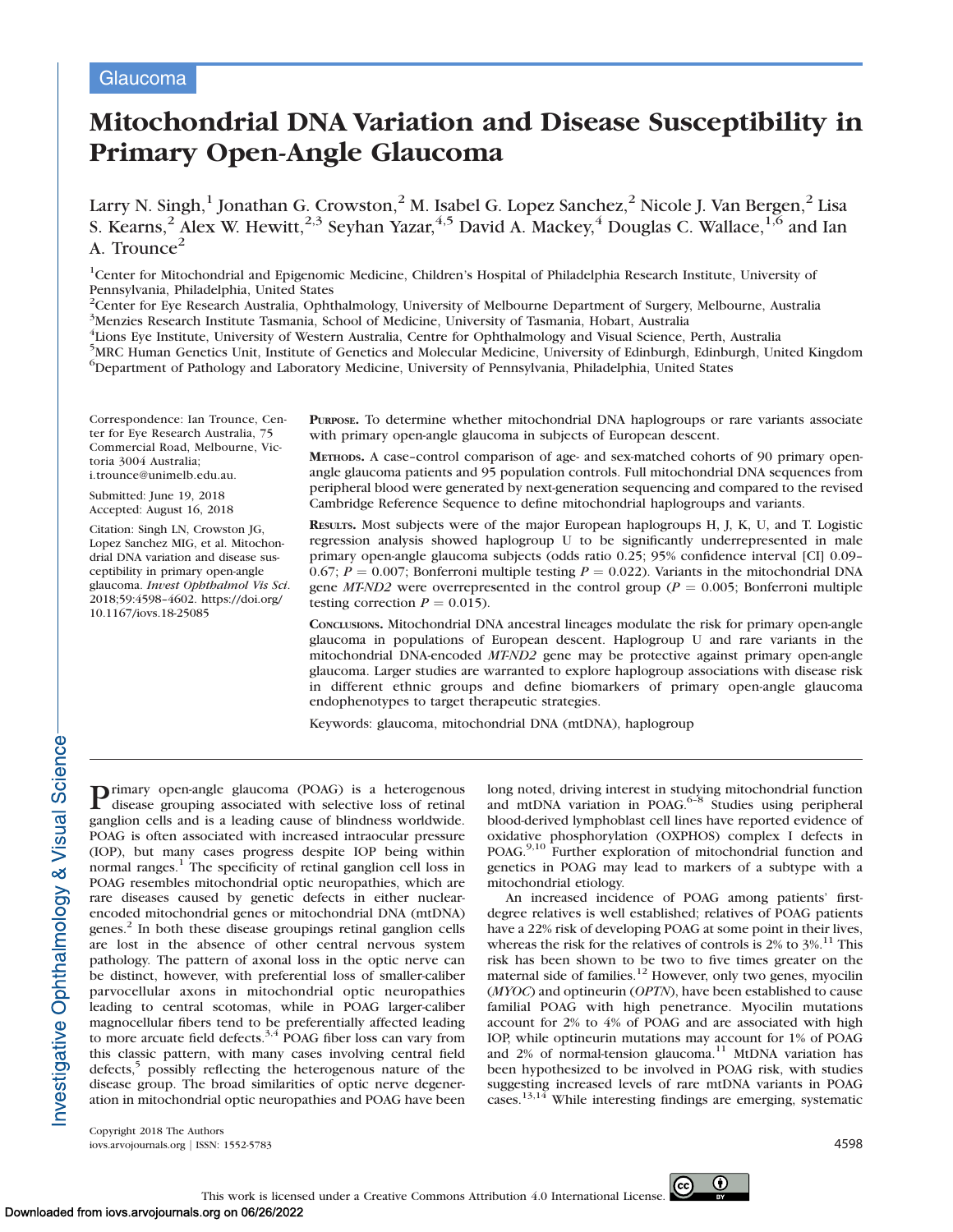studies to date have not always considered the population structure of mtDNA ancestry in their analyses. MtDNA is exclusively maternally inherited, and several ancient single nucleotide variants (SNVs) are inherited as a group, termed a haplogroup. MtDNA haplogroups represent human populations having the same ancestral origins and migration patterns and have been associated with disease risk.<sup>15,16</sup> Here, we investigated the potential association between mtDNA haplogroups and rare mtDNA variants in POAG in a clinically defined cohort of patients and population controls of European descent.

# **METHODS**

#### Participants

Inclusion criteria for the study were as follows: evidence of glaucomatous optic neuropathy identified by loss of the neuroretinal rim and retinal nerve fiber layer loss, and corresponding visual field defect and open angles on gonioscopy. All patients and population controls underwent a detailed medical history and slit-lamp biomicroscopy as well as blood sampling for lymphocyte DNA isolation. The IOP was measured by Goldmann applanation tonometry and all assessments were performed at  $3 \text{ PM } \pm 1$  hour. All patients were receiving treatment for POAG at the time of recruitment. Subjects with congenital angle-closure glaucoma, trauma-associated secondary glaucoma, or neovascular glaucoma were excluded. The study adhered to the tenets of the Declaration of Helsinki; institutional human ethics committee (Royal Victorian Eye and Ear Hospital) approval was granted, and written informed consent was acquired from all patients.

#### Data Acquisition and Sequencing

MtDNA sequencing was undertaken by the Australian Genome Research Facility using the Illumina HiSeq platform (Illumina, Inc., San Diego, CA, USA). From 100 ng total DNA per sample, entire mtDNAs were amplified in two overlapping fragments with PCR primers known to avoid nuclear mtDNA pseudogene (NUMT) sequences.<sup>17</sup> The PCR fragments were combined in equal ratios, and PCR amplicons enzymatically fragmented using NEBNext dsDNA Fragmentase (New England Biolabs, Ipswich, MA, USA). Illuminacompatible NEXTflex PCRfree 48-plex barcode oligonucleotide adapters (Bio Scientific, Sydney, New South Wales, Australia) were then ligated. Following size selection on a 2% agarose gel, the cluster formation and sequencing by synthesis were performed using an Illumina HiSeq2000 instrument, 101-bp (base pair) paired-end reads, and V3 reagents according to the manufacturer's protocols (Illumina, Inc.). Average read depth achieved was 10,000.

Since mtDNA is exclusively maternally inherited, there is no recombination and many mtDNA variants are in high linkage disequilibrium (LD), that is, occur on the same DNA molecule. Indeed, this fact leads to the presence of mitochondrial haplogroups. The majority of mtDNA-encoded genes are involved in the electron transport chain, and hence it is likely that these mtDNA variants are in high LD to allow coevolution of the various components of the electron transport chain to adapt to different environments and conditions. Due to this high LD in mtDNA, to avoid errors in statistical computations, we computed representative tag SNVs for variant association analysis with POAG, and all single variant analyses were computed using these tag SNVs.

# Sequencing Analysis

Paired-end sequence reads in fastq files were aligned with bwa mem version 0.7.15<sup>18</sup> using default alignments to the revised Cambridge Reference Sequence (rCRS - NC\_012920.1). Duplicate reads were identified using Picard tools version 1.130 (http://broadinstitute.github.io/picard; in the public domain). Variants were called using freebayes, a haplotype-based variant detector version  $1.1.0^{19}$  with arguments "-p 1 -C 2 -q 10." Using homoplasmic mtDNA variant calls only, haplogroups were then inferred using Haplogrep software version  $2.1.0^{20}$ To avoid errors in statistical computations, we computed representative tag SNVs for variant association analysis with POAG, and all single variant analyses were computed using these tag SNVs. Tag SNVs were computed from 30,589 full mtDNA sequences from mitomap (http://www.mitomap.org; in the public domain), using PLINK 2.0 (http://www.cog-ge nomics.org/plink/2.0/; in the public domain), and Lewontin's D' statistic as a measure of LD.

#### Statistical Analysis

All statistical analyses were performed using R version 3.2.1 (R Foundation, Vienna, Austria). All P values were reported after Bonferroni multiple testing correction, where applicable. Burden tests were performed with the adaptive sum of powered scores (aSPU) tests, $^{21}$  using 20,000 permutations.

#### **RESULTS**

### Male Individuals in Mitochondrial Haplogroup U Have a Lower Risk for POAG

Mitochondrial haplogroups for 90 POAG patients and 95 population controls in this study were inferred from homoplasmic mtDNA. The haplogroup distribution we obtained showed a predominantly Western European maternal ancestry of our study population, which was closely matched between cases and controls. This reflects the older demographic sampled in Australia. Due to the small numbers of individuals in some haplogroups, we combined haplogroups according to the mtDNA phylogenetic tree (phylotree build  $17$ ).<sup>22</sup> Demographic and haplogroup information for this study cohort is included in [Supplementary Table S1](https://iovs.arvojournals.org/data/Journals/IOVS/937492/iovs-59-11-09_s01.pdf). To determine if the haplogroup of an individual is a significant predictor for POAG, we used logistic regression analysis with the POAG status of the individual as the response variable, while adjusting for age. We defined haplogroup  $R_U$  as the European root macrohaplogroup R (including haplogroups B, F, H, HV, J, R, T, V) minus haplogroup U. We disregarded haplogroup L because there was only one person from this group in our study. We found that men in haplogroup U were at approximately four times lower risk for POAG compared to men in haplogroup  $R_U$ (Table 1). In our study, there was no association between POAG risk and mtDNA haplogroup in the cases when both sexes were combined ([Supplementary Table S2\)](https://iovs.arvojournals.org/data/Journals/IOVS/937492/iovs-59-11-09_s01.pdf).

#### Rare mtDNA SNVs Are Associated With POAG

To avoid private mutations, a rare mtDNA variant was defined as a variant that was not common (see below) and was present in at least three people. There were 133 unique mtDNA rare variants detected in the data set. We aggregated rare variants within mtDNA genes to increase statistical power and applied the genetic burden aSPU tests implemented in the aSPU R package.<sup>21</sup> We also restricted analysis to genes having at least 25 nonreference variants, which resulted in two genes and the noncoding regulatory D-Loop region. We found that individuals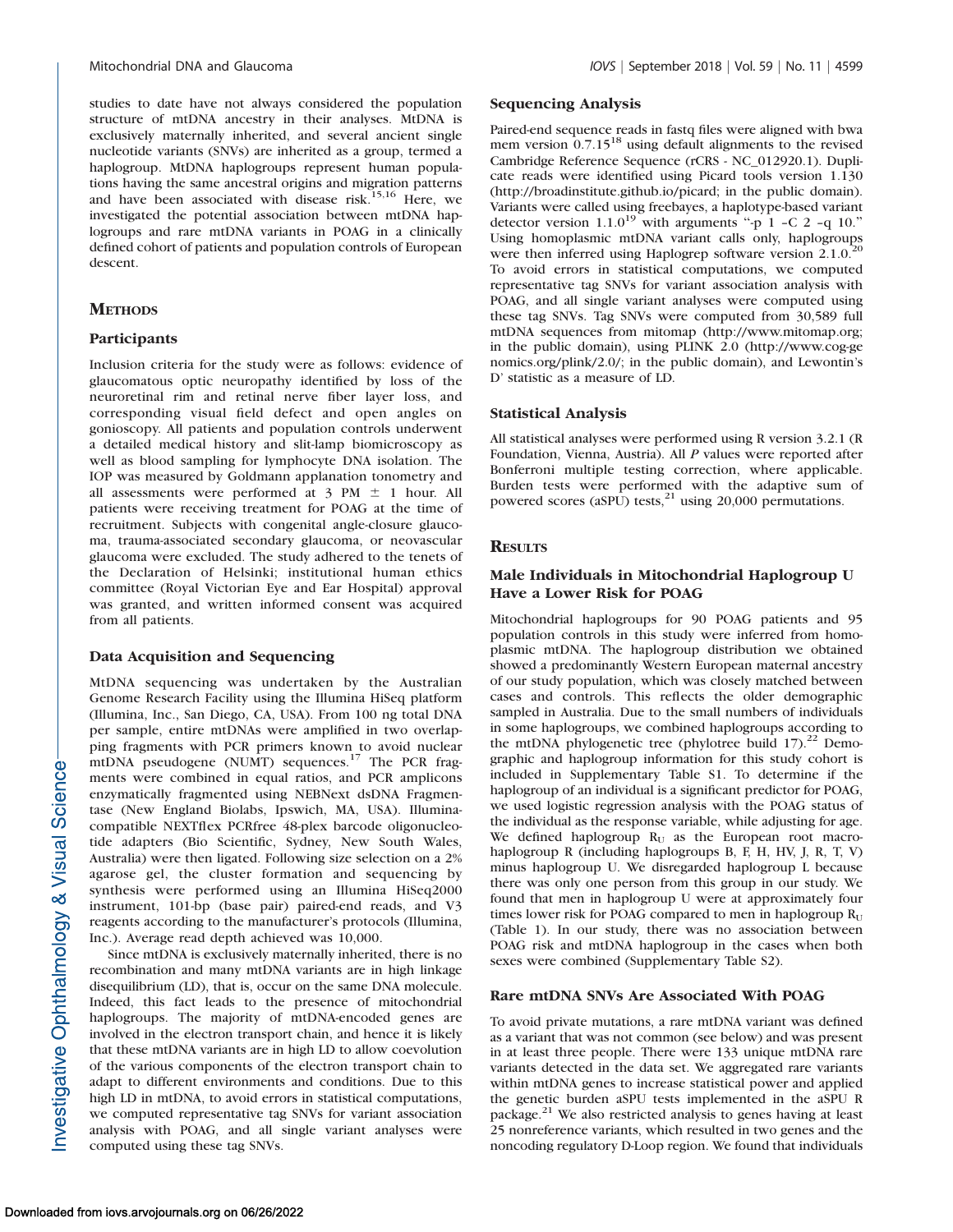| TABLE 1. |  | Men in Haplogroup U Are Underrepresented in POAG |
|----------|--|--------------------------------------------------|
|----------|--|--------------------------------------------------|

| Predictor                            | м                   |                   | U                 | Intercept         | Age               |
|--------------------------------------|---------------------|-------------------|-------------------|-------------------|-------------------|
| Total number (%)                     | 5(5.2)              | 10(10.3)          | 24(24.7)          | N/A               | 97 (100)          |
| POAG patients (%)                    | 4(7.7)              | 4(7.7)            | 7(13.4)           | N/A               | 52 (53.6)         |
| Odds ratio (95% confidence interval) | $2.31(0.31 - 46.8)$ | $0.37(0.09-1.47)$ | $0.23(0.08-0.63)$ | $0.55(0.04-5.77)$ | $1.02(0.98-1.06)$ |
| P value                              | 0.468               | 0.164             | 0.005             | 0.619             | 0.325             |
| P value, Bonferroni correction       | 1.000               | 0.492             | 0.016             | 0.619             | 0.325             |

Logistic regression analysis results for male individuals only with POAG status as response variable.  $R<sub>U</sub>$  was chosen as the reference haplogroup. Multiple testing correction was performed on haplogroup predictors. Each column represents a predictor (either a haplogroup or intercept or age), and each row represents an attribute; thus each cell represents the value of an attribute for a given predictor. Haplogroup L comprised one male patient with POAG and was removed from the analysis. N/A, not applicable.

having rare variants in the MT-ND2 gene were at significantly lower risk for POAG than individuals without these variants (Table 2).

We defined common mtDNA SNVs as those variants having a minor allele frequency of at least 15%, which yielded nine unique common variants ([Supplementary Table S3](https://iovs.arvojournals.org/data/Journals/IOVS/937492/iovs-59-11-09_s01.pdf)). To determine if common mtDNA SNVs were associated with POAG, we performed logistic regression analysis with disease status as the response variable and age, sex, and common variants as covariates. None of the common mtDNA variants were significantly associated with POAG after multiple testing correction at the 0.05 level.

#### **DISCUSSION**

Several studies have investigated mtDNA variation in POAG, but few have used a phylogenetic approach to consider variants either inherited as a group (haplogroups) or the genetic burden of multiple rare mtDNA variants, as we report here. Some earlier reports have led to spurious conclusions due to a lack of consideration of mitochondrial haplogroups. Abu-Amero et al. $^{23}$  sequenced the entire mtDNA of 27 Arabic POAG patients, finding 34 nonsynonymous sequence variants not detected in 159 population controls. However, when the same group later considered haplogroups in an expanded population sample, they found that African haplogroups were enriched in their case group, accounting for the increased levels of variants in their POAG cohort.<sup>24</sup>

Other studies have not considered mtDNA haplogroups. Banerjee et al.<sup>13</sup> sequenced entire mtDNAs from 101 Indian POAG patients and 71 controls. The authors also found

TABLE 2. aSPU Analysis of Rare mtDNA Variants Detected

significantly increased nonsynonymous SNVs in mtDNA of POAG patients, particularly in complex I genes, and suggested the MT-ND5 gene as a mutation ''hot spot'' in POAG. Most of their patients and controls belonged to haplogroup M, which predominates in the Indian subcontinent. Yet their patient group included 18 individuals of the European root haplogroup R while their control group included only 5 haplogroup R individuals. Such disparities lead to apparent differences in levels of variants seen. In their list of rare variants found only in POAG cases, the variant m.5178C>A is a defining SNV for haplogroup D; the variant m.9055G>A is a defining SNV for haplogroup K; the variant m.14000T>A is commonly associated with haplogroup L1c (Table  $3$  in Banerjee et al.<sup>13</sup>). Thus three out of four "rare variants" that were recorded multiple times are explained by rare haplogroups in their population. Another study of 32 POAG subject mtDNAs found higher levels of rare variants in cases compared with controls.<sup>14</sup> Half of the cases in this study were from the United Kingdom and half from India. The authors state that 110 ''ethnically matched'' controls were also sequenced, but no mtDNA haplogroups were reported for their cases or controls. Their table of rare variants also shows haplogroup marker SNVs. The variant m.1453A>G (two patients) is a defining SNV of haplogroup M2; variant m.3866T>C (two patients) is found on haplogroup J; variant m.4336T>C (one patient) is found on haplogroup M5; variant m.12397A>G (two patients) is found on haplogroup M19.<sup>14</sup> This finding shows the need to first consider haplogroup associations, and then sort rare variants that conflict with the patient haplogroup, as we have done. Common pitfalls in mtDNA disease association studies have been critically reviewed elsewhere.<sup>2</sup>

| Gene or<br><b>Genetic Region</b> | <b>SNV</b>                                                                                                                                                                                                                                                                                                             | Total<br>No. $(\%)$ | <b>POAG</b><br>(0/0) | T<br><b>Statistic</b> | $\boldsymbol{P}$<br><b>Value</b> | P Value,<br><b>Bonferroni</b><br>Correction |
|----------------------------------|------------------------------------------------------------------------------------------------------------------------------------------------------------------------------------------------------------------------------------------------------------------------------------------------------------------------|---------------------|----------------------|-----------------------|----------------------------------|---------------------------------------------|
| <i>MT-ND2</i>                    | m.4646T>C, m.4688T>C, m.4727A>G,<br>m.4732A>G, m.4833A>G, m.4960C>T,<br>m.5108T>C, m.5432A>G, m.5480A>G,<br>m.5495T > C                                                                                                                                                                                                | 29(15.7)            | 9(31.0)              | 0.001                 | 0.003                            | 0.008                                       |
| D Loop                           | m.72T>C, m.119T>C, m.131T>C, m.159T>C,<br>m.321T>C, m.444A>G, m.462C>T, m.471T>C,<br>m.482T>C, m.497C>T, m.16051A>G,<br>m.16111C>T, m.16144T>A, m.16162A>G,<br>m.16163A>G, m.16213G>A, m.16214C>T,<br>m.16218C>T, m.16219A>G, m.16220A>C,<br>m.16223C>T, m.16224T>C, m.16248C>T,<br>m.16249T>C, m.16301C>T, m.16399A>G | 88 (47.5)           | 42(47.7)             | 0.361                 | 0.643                            | 1.000                                       |
| rRNA                             | m.723A>C, m.980T>C, m.1189T>C, m.1284T>C,<br>m.1391T>C, m.1721C>T, m.2217C>T,<br>m.2639C>T, m.2835C>A, m.3197T>C                                                                                                                                                                                                       | 36(19.5)            | 16(44.4)             | 0.401                 | 0.641                            | 1.000                                       |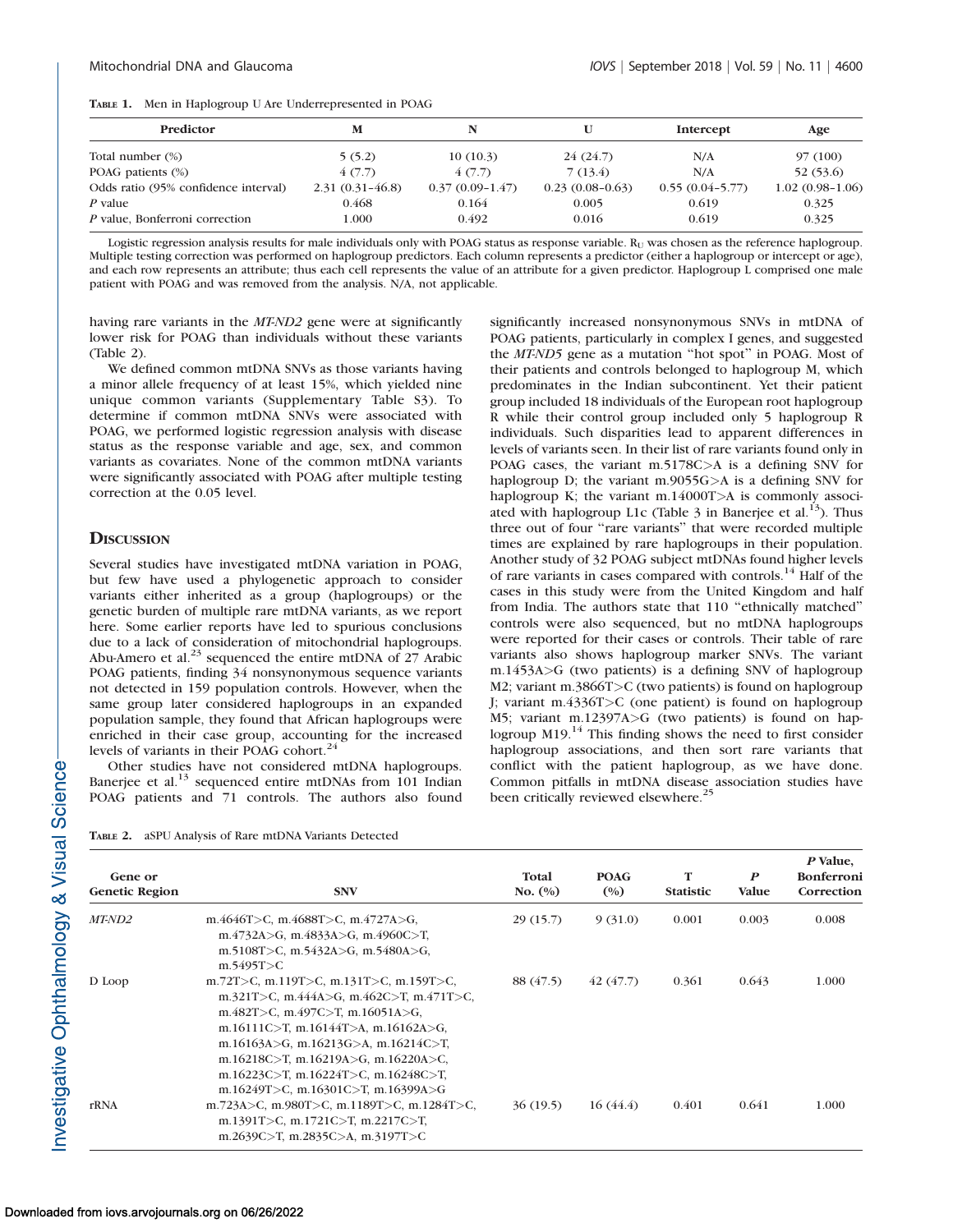Another group has focused on African American POAG patients, initially reporting no differences in rare variant levels between cases and controls.<sup>26</sup> This group then used a mtDNA haplogroup approach, finding African haplogroups L1c2, L1c2b, and L2 significantly enriched in their cases. $27$  Our analyses in a population of predominantly Western European ancestry showed some surprising associations for the relatively small sample size. We found that individuals in haplogroup U were significantly underrepresented in male POAG cases, suggesting a protective effect of these lineages for males only. A study of German glaucoma patients found haplogroup U significantly underrepresented in pseudoexfoliation glaucoma subjects, and a trend for haplogroup U being underrepresented in POAG; however, they did not investigate sex as a variable.<sup>28</sup> A second finding in our study was a significantly lower frequency of rare variants in the MT-ND2 gene in cases compared with controls, suggesting a protective effect against POAG. This finding predicts that subsets of several common variants may be required for glaucoma to progress. Complex age-related diseases such as glaucoma are likely to have environmental risk factors in addition to genetic risk factors, and different mtDNA haplogroups or rare variants may act as risk or protective "alleles" depending on the environment and cellular dependence on OXPHOS.<sup>29</sup> In vitro studies have shown that human mtDNA haplogroups show differences in OXPHOS capacity.<sup>30,31</sup>

Studies in much larger cohorts of POAG and ophthalmologically screened population controls are warranted to further test for mtDNA influence on disease risk. Importantly, as POAG is a heterogeneous disease grouping, the role of mtDNA variation in patients stratified by normal-tension glaucoma, slightly elevated IOP, high IOP, progression rates, or visual field loss patterns requires further investigation. Our findings imply that disease risk variants in mtDNA will be uncovered in larger studies and may lead to identification of mtDNA biomarkers that define a POAG endophenotype of mitochondrial origin.

#### Acknowledgments

Supported by the DHB Foundation and Equity Trustees (IAT), and National Institutes of Health Grants NS021328, MH108592, CA182384, DO10944, and NS41850 awarded to DCW. The Centre for Eye Research Australia receives operational infrastructure support from the Victorian Government, Australia. SY is supported by a National Health and Medical Research Council CJ Martin Early Career Fellowship.

Disclosure: L.N. Singh, None; J.G. Crowston, None; M.I.G. Lopez Sanchez, None; N.J. Van Bergen, None; L.S. Kearns, None; A.W. Hewitt, None; S. Yazar, None; D.A. Mackey, None; D.C. Wallace, None; I.A. Trounce, None

#### References

- 1. Weinreb RN, Leung CK, Crowston JG, et al. Primary openangle glaucoma. Nat Rev Dis Primers. 2016;2:16067.
- 2. Lopez Sanchez MI, Crowston JG, Mackey DA, Trounce IA. Emerging mitochondrial therapeutic targets in optic neuropathies. Pharmacol Ther. 2016;165:132–152.
- 3. Quigley HA, Dunkelberger GR, Green WR. Chronic human glaucoma causing selectively greater loss of large optic nerve fibers. Ophthalmology. 1988;95:357–363.
- 4. La Morgia C, Di Vito L, Carelli V, Carbonelli M. Patterns of retinal ganglion cell damage in neurodegenerative disorders: parvocellular vs magnocellular degeneration in optical coherence tomography studies. Front Neurol. 2017;8:710.
- 5. Park SC, De Moraes CG, Teng CC, Tello C, Liebmann JM, Ritch R. Initial parafoveal versus peripheral scotomas in glaucoma:

risk factors and visual field characteristics. Ophthalmology. 2011;118:1782–1789.

- 6. Howell N. LHON and other optic nerve atrophies: the mitochondrial connection. Dev Ophthalmol. 2003;37:94– 108.
- 7. Lascaratos G, Garway-Heath DF, Willoughby CE, Chau KY, Schapira AH. Mitochondrial dysfunction in glaucoma: understanding genetic influences. Mitochondrion. 2012;12:202– 212.
- 8. Lee S, Van Bergen NJ, Kong GY, et al. Mitochondrial dysfunction in glaucoma and emerging bioenergetic therapies. Exp Eye Res. 2011;93:204–212.
- 9. Lee S, Sheck L, Crowston JG, et al. Impaired complex-I-linked respiration and ATP synthesis in primary open-angle glaucoma patient lymphoblasts. Invest Ophthalmol Vis Sci. 2012;53: 2431–2437.
- 10. Van Bergen NJ, Crowston JG, Craig JE, et al. Measurement of systemic mitochondrial function in advanced primary openangle glaucoma and Leber hereditary optic neuropathy. PLoS One. 2015;10:e0140919.
- 11. Gemenetzi M, Yang Y, Lotery AJ. Current concepts on primary open-angle glaucoma genetics: a contribution to disease pathophysiology and future treatment. Eye (Lond). 2012;26: 355–369.
- 12. Gramer G, Weber BH, Gramer E. Results of a patient-directed survey on frequency of family history of glaucoma in 2170 patients. Invest Ophthalmol Vis Sci. 2014;55:259–264.
- 13. Banerjee D, Banerjee A, Mookherjee S, et al. Mitochondrial genome analysis of primary open angle glaucoma patients. PLoS One. 2013;8:e70760.
- 14. Sundaresan P, Simpson DA, Sambare C, et al. Wholemitochondrial genome sequencing in primary open-angle glaucoma using massively parallel sequencing identifies novel and known pathogenic variants. Genet Med. 2015;17:279– 284.
- 15. Chalkia D, Singh LN, Leipzig J, et al. Association between mitochondrial DNA haplogroup variation and autism spectrum disorders. JAMA Psychiatry. 2017;74:1161-1168.
- 16. Hudson G, Carelli V, Spruijt L, et al. Clinical expression of Leber hereditary optic neuropathy is affected by the mitochondrial DNA-haplogroup background. Am J Hum Genet. 2007;81:228–233.
- 17. Brandon MC, Ruiz-Pesini E, Mishmar D, et al. MITOMASTER: a bioinformatics tool for the analysis of mitochondrial DNA sequences. Hum Mutat. 2009;30:1–6.
- 18. Li H, Durbin R. Fast and accurate long-read alignment with Burrows-Wheeler transform. Bioinformatics. 2010;26:589– 595.
- 19. Garrison E, Marth G. Haplotype-based variant detection from short-read sequencing. Available at: https://arxiv.org/pdf/120 7.3907.pdf. Accessed May 29, 2018.
- 20. Kloss-Brandstatter A, Pacher D, Schonherr S, et al. HaploGrep: a fast and reliable algorithm for automatic classification of mitochondrial DNA haplogroups. Hum Mutat. 2011;32:25– 32.
- 21. Pan W, Kim J, Zhang Y, Shen X, Wei P. A powerful and adaptive association test for rare variants. Genetics. 2014;197:1081– 1095.
- 22. van Oven M, Kayser M. Updated comprehensive phylogenetic tree of global human mitochondrial DNA variation. Hum Mutat. 2009;30:E386–E394.
- 23. Abu-Amero KK, Morales J, Bosley TM. Mitochondrial abnormalities in patients with primary open-angle glaucoma. Invest Ophthalmol Vis Sci. 2006;47:2533–2541.
- 24. Abu-Amero KK, Gonzalez AM, Osman EA, Larruga JM, Cabrera VM, Al-Obeidan SA. Mitochondrial DNA lineages of African